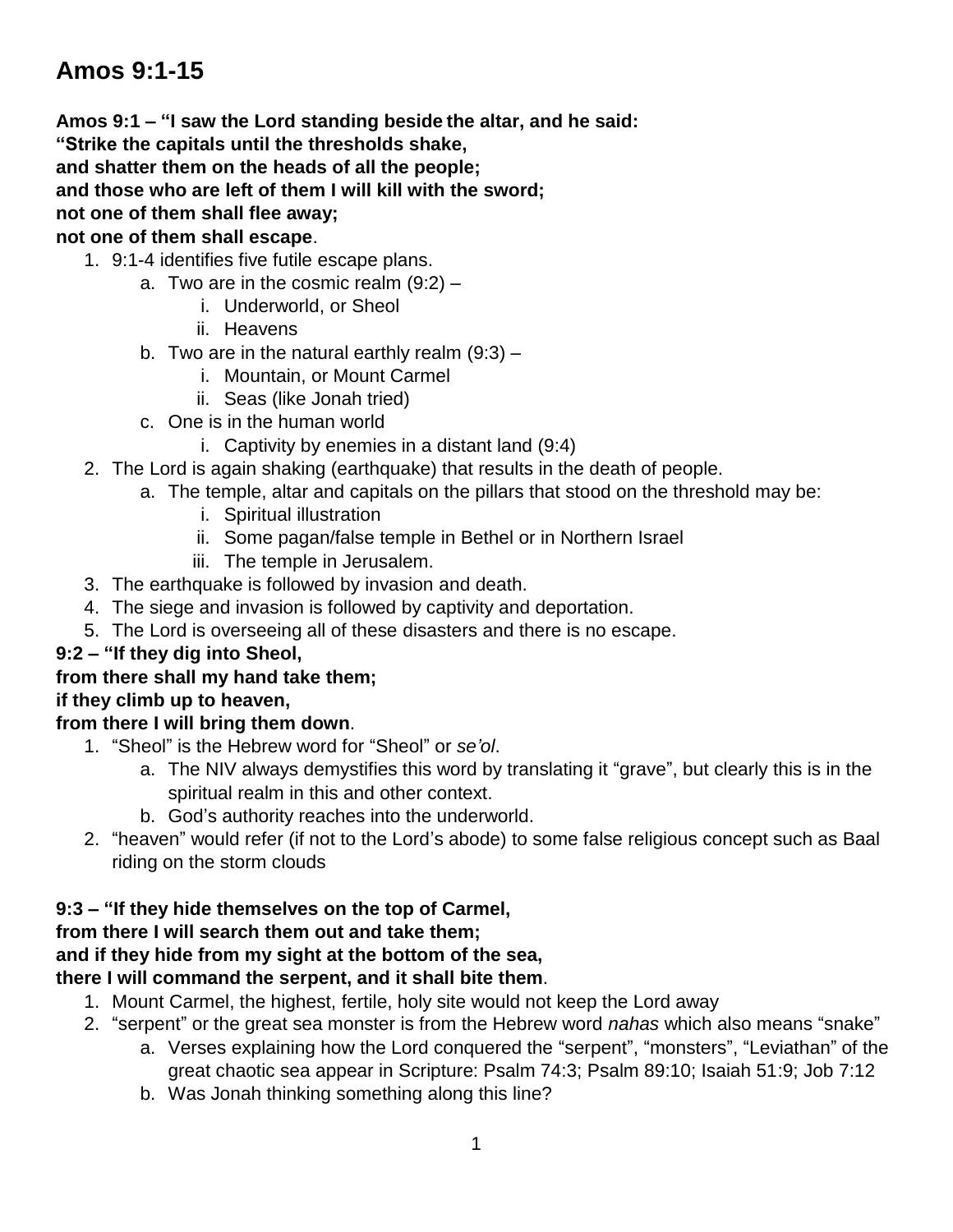**9:4 – "And if they go into captivity before their enemies, there I will command the sword, and it shall kill them; and I will fix my eyes upon them for evil and not for good**."

1. God is setting his eye on them for evil. Some see here a reference to the "evil eye" 2.

**9:5 – "The Lord GOD of hosts,**

**he who touches the earth and it melts,**

**and all who dwell in it mourn,**

**and all of it rises like the Nile,**

**and sinks again, like the Nile of Egypt**;

**9:6 – "Who builds his upper chambers in the heavens and founds his vault upon the earth; who calls for the waters of the sea and pours them out upon the surface of the earth – the LORD is his name**.

- 1. "Upper chambers" refer to the Lord's palace in Heaven
	- a. Psalm 104:1-4 "You are clothed with splendor and majesty, covering yourself with light as with a garment, stretching out the heavens like a tent. He lays the beams of his chambers on the waters; he makes the clouds his chariot; he rides on the wings of the wind; he makes his messengers winds, his ministers a flaming fire."
- 2. Bb

**9:7 – "Are you not like the Cushites to me,**

# **O people of Israel?" declares the LORD.**

# **"Did I not bring up Israel from the land of Egypt,**

## **and the Philistines from Caphtor and the Syrians from Kir**?

- 1. In Amos' day, 762 BC the Cushites inhabited the upper Nile (south, Ethiopia, Nubia) which is today Sudan.
	- a. In Amos' day Cush was thought of as a distant land and insignificant in world history. Thus, it would be surprising that the LORD would actually have been observing a faraway land along with observing his chosen people.
	- b. 710 BC Isaiah describes the Cushites about 60 years (700 BC) later in these words: "Ah, land of whirring wings

that is beyond the rivers of Cush,

which sends ambassadors by the sea,

in vessels of papyrus on the waters!

Go, you swift messengers,

to a nation tall and smooth,

to a people feared near and far,

a nation mighty and conquering,

whose land the rivers divide." (Isaiah 18:1-2)

- c. 747 BC Cushites expanded the territory into lower Nile (north) (747-664 BC)
- d. 701 BC In 2 Kings 19:9 the Cushite pharaoh Tirhakah challenged the Assyrians at Jerusalem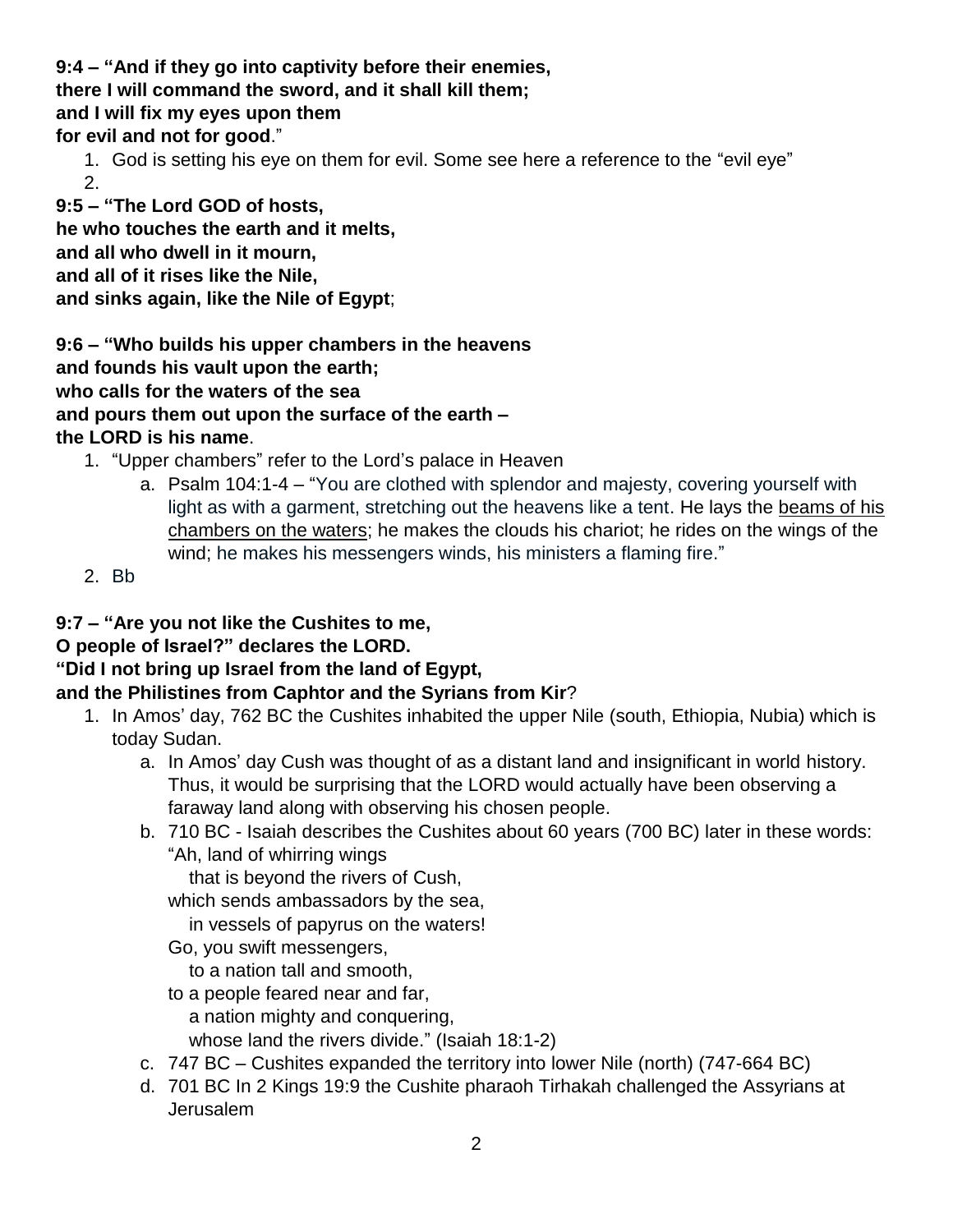- 2. Philistines from Caphtor, or Crete, is mentioned in Jeremiah 47:4.
	- a. This makes the Philistines relatives of the Greeks.
	- b. God was not only observing to the south, he was also observing to the West and guiding a people to a land where they would serve as Israel's enemies.
- 3. Arameans (Syrians) came from Kir which is in Mesopotamia near the Persian Gulf.
	- a. The Arameans lived to the North, but had come from the East.
	- b.

#### **9:8 – "Behold, the eyes of the Lord GOD are upon the sinful kingdom, and I will destroy it from the surface of the ground, except that I will not utterly destroy the house of Jacob," declares the LORD**.

- 1. "destroy it from the surface of the ground" means the contemporary nation will be eliminated from history
- 2. "not utterly destroy the house of Jacob" means the seed of the covenant people will endure under God's watchful eye.

# **9:9 – "For behold, I will command,**

# **and shake the house of Israel among all the nations as one shakes with a sieve,**

# **but no pebble shall fall to the earth**.

- 1. Shaking with a sieve separates the stalk, pebbles and trash from the good grain because the small, fine grain falls through the tiny holes of the sieve. God will use a "sieve" to purify this people and bring the good remnant back in future days.
- 2. Note the word "grain" is not in this illustration. The Hebrew word *seror* means pebble and never grain in the Hebrew.
- 3. While in captivity the Lord's shaking that would begin with the earthquake of 760 BC would continue processing his people until the time of the end.

# **9:10– "All the sinners of my people shall die by the sword,**

# **who say, 'Disaster shall not overtake or meet us**.'

- 1. Again, the sinners in this culture who have rebelled against the Lord and ignored his word will die.
- 2. The false philosophy was "Disaster shall not overtake us" nor "meet us". The truth was it would.

# **9:11 – "In that day I will raise up**

# **the booth of David that is fallen**

# **and repair its breaches,**

## **and raise up its ruins**

# **and rebuild it as in the days of old**,

- 1. "David's fallen tent" refers to the crumbled monarchy of David's united (12 tribes) Israel.
- 2. "as it used to be" is also used by Micah 7:14 to refer to the past days of prosperity and blessing.
- 3. "fallen" is the Hebrew word *nopelet* can also mean along with "fallen", "is falling" since the land of Judah is in the process of falling.